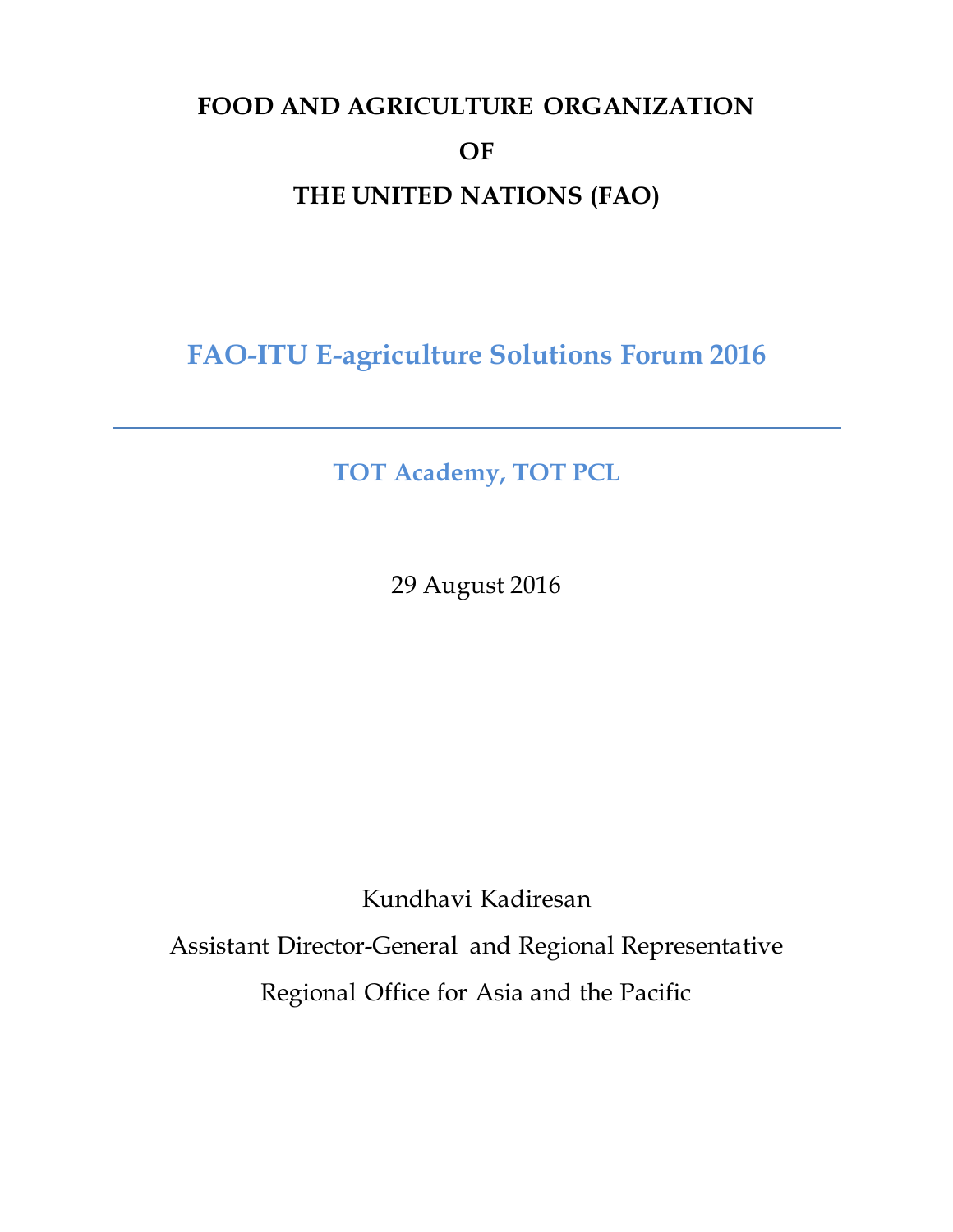## **Mr Theeraphat Prayurasiddh, Permanent Secretary**  Ministry of Agriculture and Cooperatives **Mr Songporn Komolsuradej, Permanent Secretary**  Ministry of ICT, Thailand **Mr Ioane Koroivuki, Regional Director** ITU Regional Office for Asia and the Pacific **Participants from the agriculture and ICT ministries of countries in Asia-Pacific**

## **Distinguished guests, ladies and gentlemen**

Agriculture has undergone many transformations – we have moved from being a hunter-gatherer community to an agrarian society and then to one where agriculture is handled as an industry, yet still primarily supported at the source by small holder family farms. While machines have, by and large, replaced the manual plough, modern technology, or e-agriculture applications, are only recently being employed. And so moving forward with the next transformation – an e-agriculture transformation – is what we are here today to discuss and promote.

As we know, the task of producing food for more than 7 billion people is not an easy one. This is further compounded by difficulties posed by climate change, increasingly scarce resources, continuing loss of arable land, disease and pest infestations, food loss and waste among others.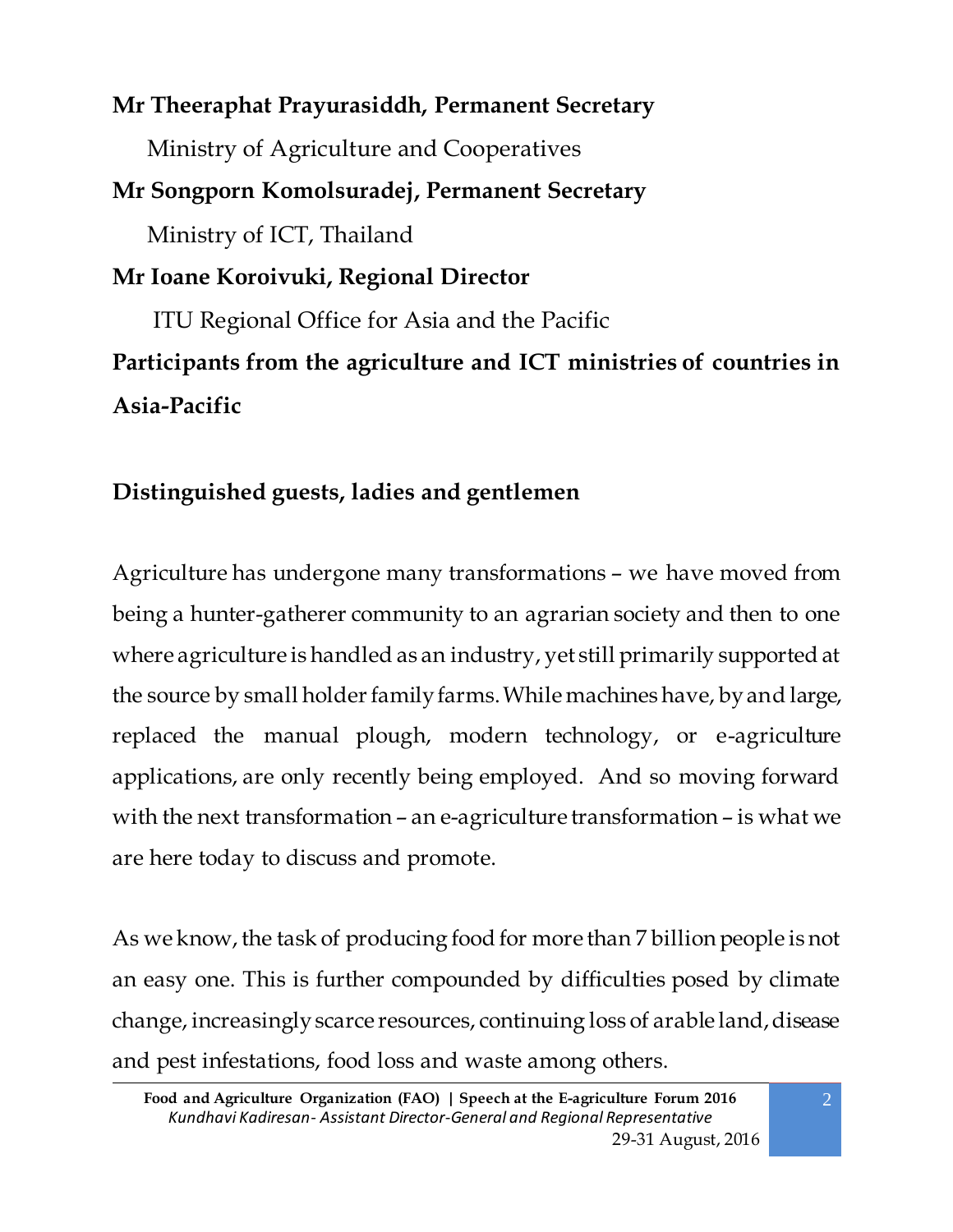These challenges are immense for small-holder farmers or family farmers. Family farming is the predominant form of agriculture both in developed and developing countries. Indeed, there are more than 500 million family farms in the world.

They range from smallholders and medium scale farmers, to peasants, indigenous peoples, traditional communities, fisherfolk, pastoralists and many other groups right around the world.

Access to the right information, at the right time and through the right means, can make a huge difference to their livelihoods.

As one prime example, take the small holder producer who depends on various critical, timely, bits of information during the cropping cycle. If he or she has easy access to weather reports, and knows it's going to rain in the evening, then there is no need to irrigate the field. A fisher who knows of an approaching storm in advance can mitigate any losses or damage. While some have ready access to this through modern technology, many don't. And it is within this context that the growth of information and communication technologies, or ICTs, can be harnessed in an affordable way to benefit the majority of small holders. If a simple SMS message can alert the farmer or fisher – indeed alert the whole community – about important information, then this is a major step in the right direction. And it benefits everyone, from producers to consumers.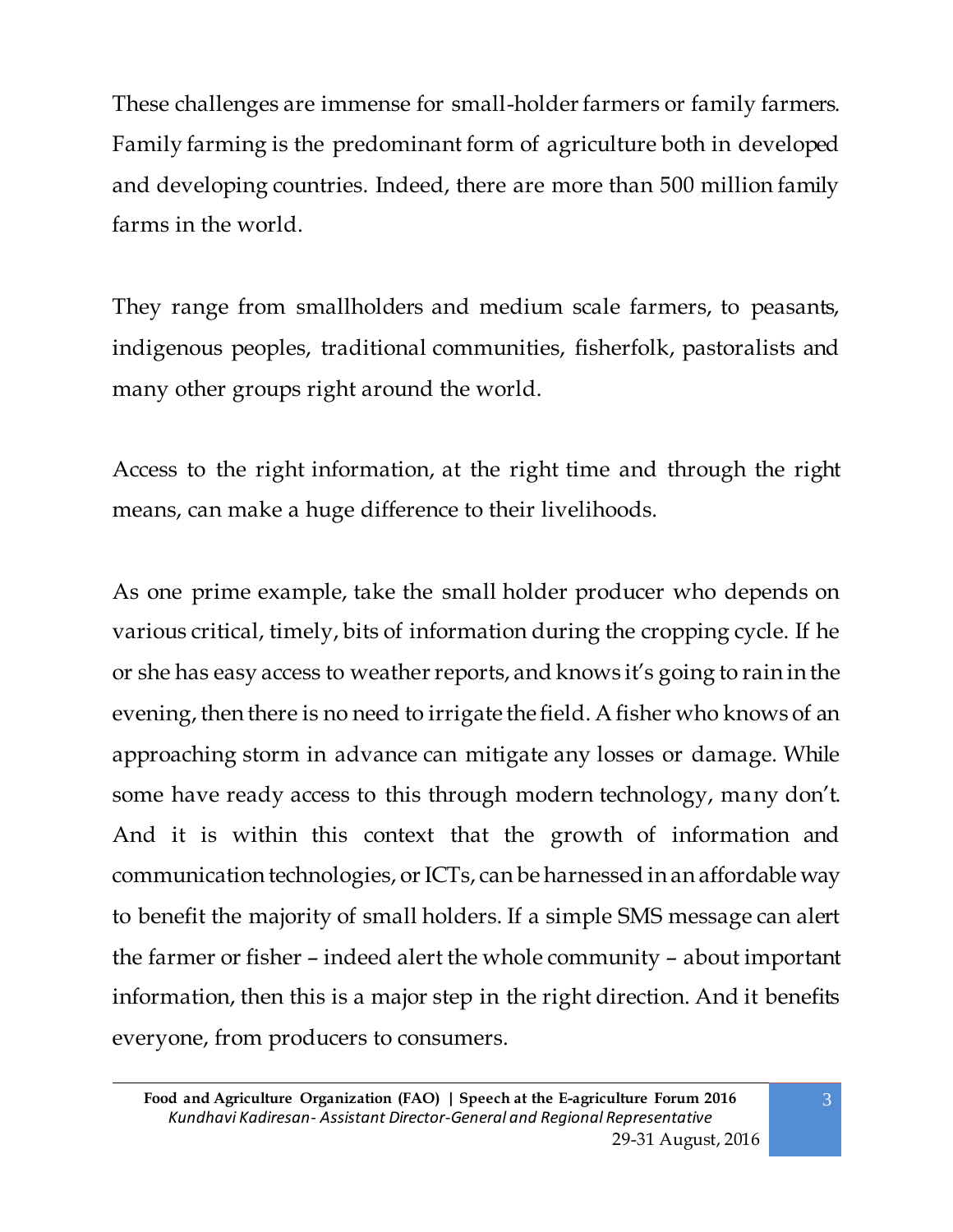Information and Communication Technologies can transform lives and improve livelihoods – more so for people involved in agriculture and allied activities. That's why the use of ICTs in agriculture is now often referred to as e-agriculture.

Some of the other examples where ICTs play a role in e-agriculture involve bridging the gap between agricultural researchers, extension agents and farmers – and thereby enhancing agricultural production. ICTs also improve access to climate-smart solutions as well as appropriate knowledge on how to use them. A good example is the use of drones in the Philippines and elsewhere to assess vulnerable croplands.

In fact you don't need to buy a drone to benefit from E-agriculture advances, how about advanced warnings on affordable mobile devices that provide actionable information to communities and governments on disaster prevention, in real-time, while also providing advice on risk-mitigation techniques when a disaster looms.

ICTs can also increase access to financial services for rural communities, helping to secure savings, find affordable insurance and tools to better manage risk. ICTs also widen the reach of local communities, including women and youth, and provide newer business opportunities thereby enhancing livelihoods.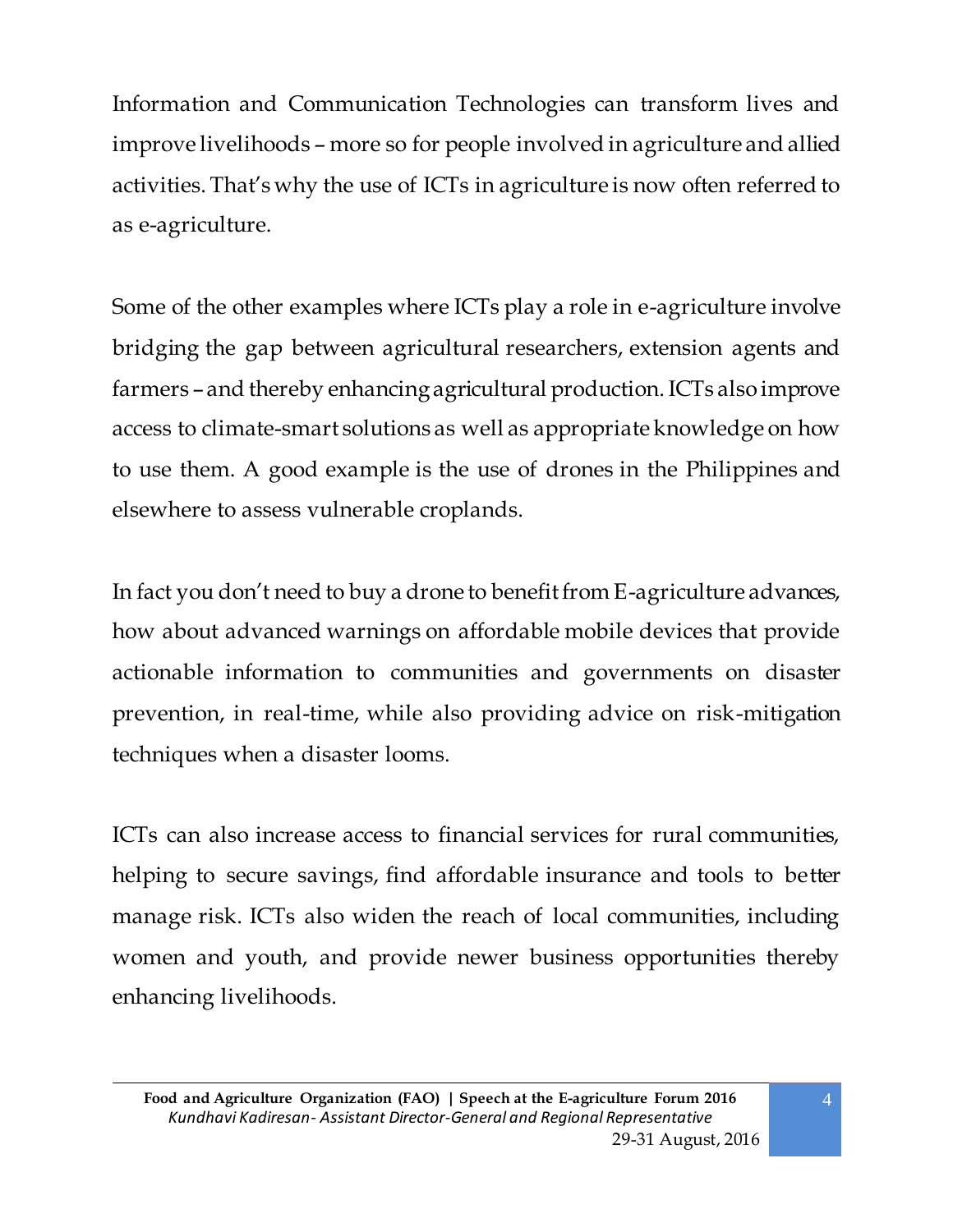So this is all good and holds our further promise, but what's missing is more strategic implementation of ICT solutions for agriculture. As we can see, Eagriculture is cross-sectoral and involves many stakeholders to make these solutions sustainable. So a policy/strategy is important for sustainable identification, development, implementation of e-agriculture solutions.

## *Honourable and distinguished guests and colleagues,*

This is where we can make a difference today. While the need for eagriculture strategies is acknowledged by many stakeholders, most countries have yet to adopt a strategic approach in making the best use of ICT developments in agriculture.

The Food and Agriculture Organization (FAO) of the United Nations and the International Telecommunication Union (ITU) have, together with our partners, developed the E-agriculture Strategy Guide – a framework for countries to develop their own relevant e-agriculture strategies.

And it's already being used. Bhutan, Sri Lanka, Fiji, Papua New Guinea, Philippines and Vanuatu are the first few countries in the world that are receiving technical assistance from FAO, ITU and partners in developing their e-agriculture strategies.